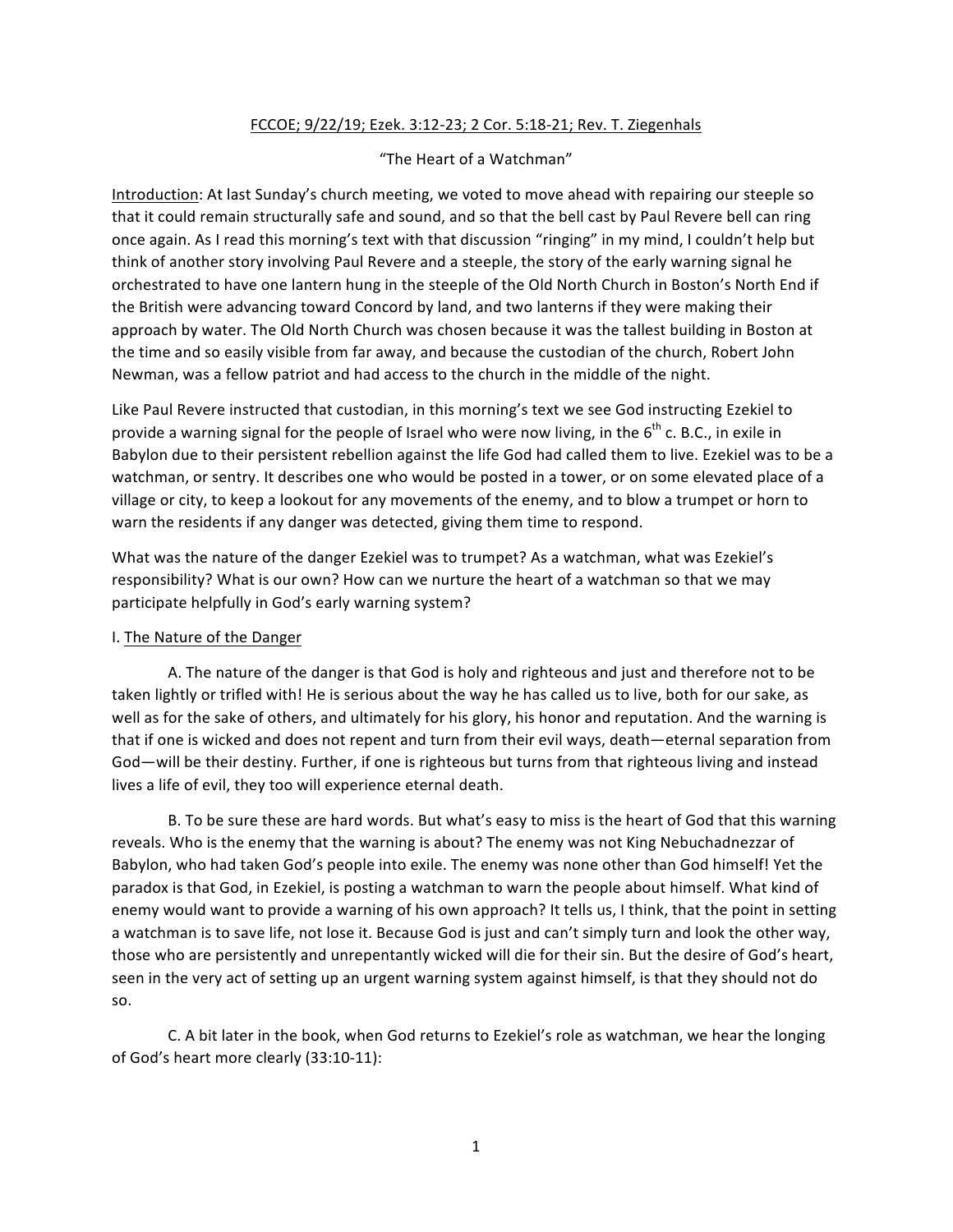Son of man, say to the Israelites, "This is what you are saying: 'Our offenses and sins weigh us down, and we are wasting away because of them. How then can we live?' Say to them, "As surely as I live, declares the Sovereign LORD, I take no pleasure in the death of the wicked, but rather that they turn from their ways and live. Turn! Turn from your evil ways! Why will you die, people of Israel?"

We get a similar picture of God's heart in the NT from Peter's second letter. As he speaks about the day of reckoning to come, known as the Day of the Lord, Peter writes: "The Lord is not slow in keeping his promise, as some understand slowness. Instead he is patient with you, not wanting anyone to perish, but everyone to come to repentance" (2 Pe. 3:9). The longing of God's heart is that our hearts turn, or return, to his.

#### II. The Nature of the Watchman's Responsibility

A. In the midst of this longing, what is the nature of Ezekiel's responsibility, and how might it inform our own? What Ezekiel is *not* responsible for is whether he is successful in persuading the wicked to repent, or in dissuading the righteous from backsliding. His "success," if we can call it that, is only measured by whether or not he has been faithful in communicating the warning. If he fails to speak out, God will hold him accountable.

B. Part of the struggle in sharing the good news of the gospel is that it begins with the need to acknowledge bad news. It begins with the reality of our sin and the danger of God's judgment. Beginning here was not limited to the OT prophets. Bad news is where John the Baptist began as he called people to prepare the way for the Lord by straightening out the crooked roads of their lives (Lk. 3:4-9). Bad news is where Jesus began when we notice that the first word of his first public sermon is "Repent ... for the kingdom of heaven has come near" (Ma. 4:17). God is holy and righteous and just and so he will not, he cannot, turn his back on sin.

Illustration: I was watching an episode of Blue Bloods last week which brought this home. Ex-Essex resident Donnie Wahlberg plays a New York City detective called Danny. In this particular episode, Danny was struggling because a woman had robbed a bank in order to pay for the treatment needed by her husband, a marine who had been badly injured in the war. They needed the money because the government hadn't done a thing for this man. Danny was struggling because he had also served as a marine and knew the pain this couple was experiencing. He was tempted to look the other way and not arrest this woman and put her in jail. But he also knew that he was sworn to uphold the law and if he did look the other way, justice would not be served.

The good news of what God does, that Danny couldn't do, is that God, in Christ, substitutes himself for this guilty woman and serves her sentence so that she can go free, forgiven, into a new life. The woman, as do we all, needs to first understand the bad news of her guilt, and seek to turn from it, longing for God to act. At the same time, so acting-giving up his life for us-is the pleasure and longing of God's heart. The bad news, then, is that when we are measured against God's holy standard, we are really "badder" than we might be willing to admit. The good news is that God still loves us more that we could ever ask or imagine.

C. This is the news that we have to share. As Paul puts it to the church in Corinth, "God made him [Jesus] who had no sin to be sin for us, so that in him we might become the righteousness of God"